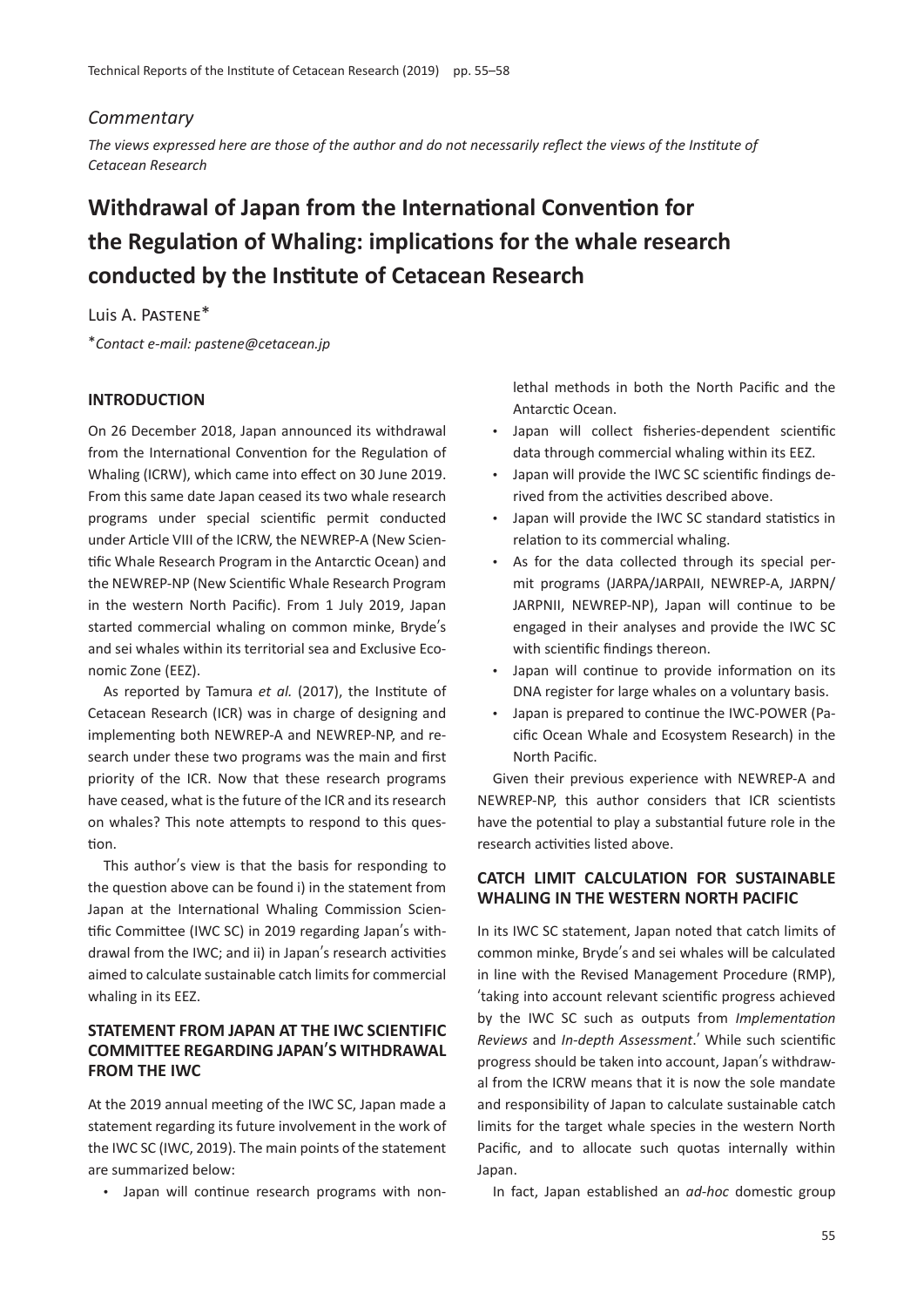composed of scientists from several Japanese research organizations and officials from the Fisheries Agency of Japan (FAJ) with the aim to carrying out the calculations of catch limits of common minke, Bryde's and sei whales in line with the RMP. The main work of the *ad-hoc* group was:

- i) to summarize the key information on stock structure (required to define management areas), abundance and catch history of the three species of baleen whales;
- ii) to run the Norwegian Catch Limit Algorithm (CLA) computer code for a tuning level of 0.6;
- iii) to investigate the robustness of the catch limits calculated by the CLA to some uncertainties by the so-called *Implementation Simulation Trials* (*ISTs*) process (in the case of common minke and Bryde's whales where stock structure is complex).

The final catch quotas were determined by the FAJ after the calculations of catch limits by the domestic *ad-hoc* group were reviewed by a team of international experts. Based on those catch quotas, which were lower than the calculated catch limits, commercial whaling operations started from 1 July 2019 in Japan's EEZ. Participation of ICR scientists was key in the successful work of the *ad-hoc* group.

Japan's work on catch limits (including the *ISTs*) will continue to be based on the best available science; hence, the catch limits will be revised from time to time to reflect the latest scientific information. In this context, a domestic Steering Group was recently established to deal with the required data and analyses associated with future updates of the calculations of catch limits. The Terms of References (TORs) of this Steering Group involve among others, i) the identification of relevant input data to update the catch limit calculations in line with the RMP (i.e. abundance estimates, genetic and non-genetic data for refining the current stock structure hypotheses, etc.); ii) the identification of biological data (i.e. age, reproductive data) and the process required to improve/optimize the use of the current RMP and; iii) the research of alternative management procedures to the RMP.

This author considers that, given the contribution and experience acquired by ICR scientists during the work of the previous *ad-hoc* group, the contribution of ICR scientists to the work of the new Steering Group would remain substantial.

#### **IMPLICATIONS FOR THE WHALE RESEARCH CON-DUCTED BY THE ICR**

From the points made in Japan's statement at the IWC

SC and the TORs and activities proposed for the domestic Steering Group on sustainable whaling in the western North Pacific it is possible to highlight some research activities relevant for the future work of the ICR.

#### **1. Research programs with non-lethal methods in both the North Pacific and the Antarctic Ocean**

Japan presented the outline of a new research program in the Indo-Pacific region of the Antarctic at the 2019 IWC SC (GOJ, 2019a) and at the Convention on the Conservation of Antarctic Marine Living Resources's Working Group on Ecosystem Monitoring and Management (CCAMLR EMM) (GOJ, 2019b) meetings. The research program, called JASS-A (Japanese Abundance and Stock structure Surveys in the Antarctic), has two main research objectives i) the study of the abundance and abundance trends of large whale species, and ii) the study of the distribution, movement and stock structure of large whale species. JASS-A also has several secondary research objectives related to oceanographic conditions, marine debris and whale biology. The research program will be based on systematic sighting surveys utilizing the line transect method, to be conducted alternatively in IWC Areas III, IV, V and VI, south of 60°S by one or two specialized vessels, during a tentative period of eight austral summer seasons. Analyses related to main and secondary objectives will be conducted based on new as well previous data collected by JARPA/JARPAII and NEWREP-A in the same research area.

In the western North Pacific, dedicated sighting surveys are being planned with the aim of obtaining sighting data for abundance estimation of large whale species, with emphasis given to common minke, Bryde's and sei whales, the species that are the current target of commercial whaling. Also the surveys will collect biopsy samples, which are important for genetic analyses to elucidate/refine stock structure hypotheses.

Surveys of the IWC-POWER program have been conducted successfully until 2019. Japan in consultation with the IWC should decide on the survey plan for 2020, and on the future of the POWER after 2020. The importance of such surveys is that they provide sighting data (and biopsy samples) from areas not covered by the Japanese dedicated sighting surveys.

The ICR could play a key role in the research activities based on non-lethal methods given the substantial experience of its scientific staff in both field sighting surveys and in analytical procedures related to abundance estimates and stock structure research.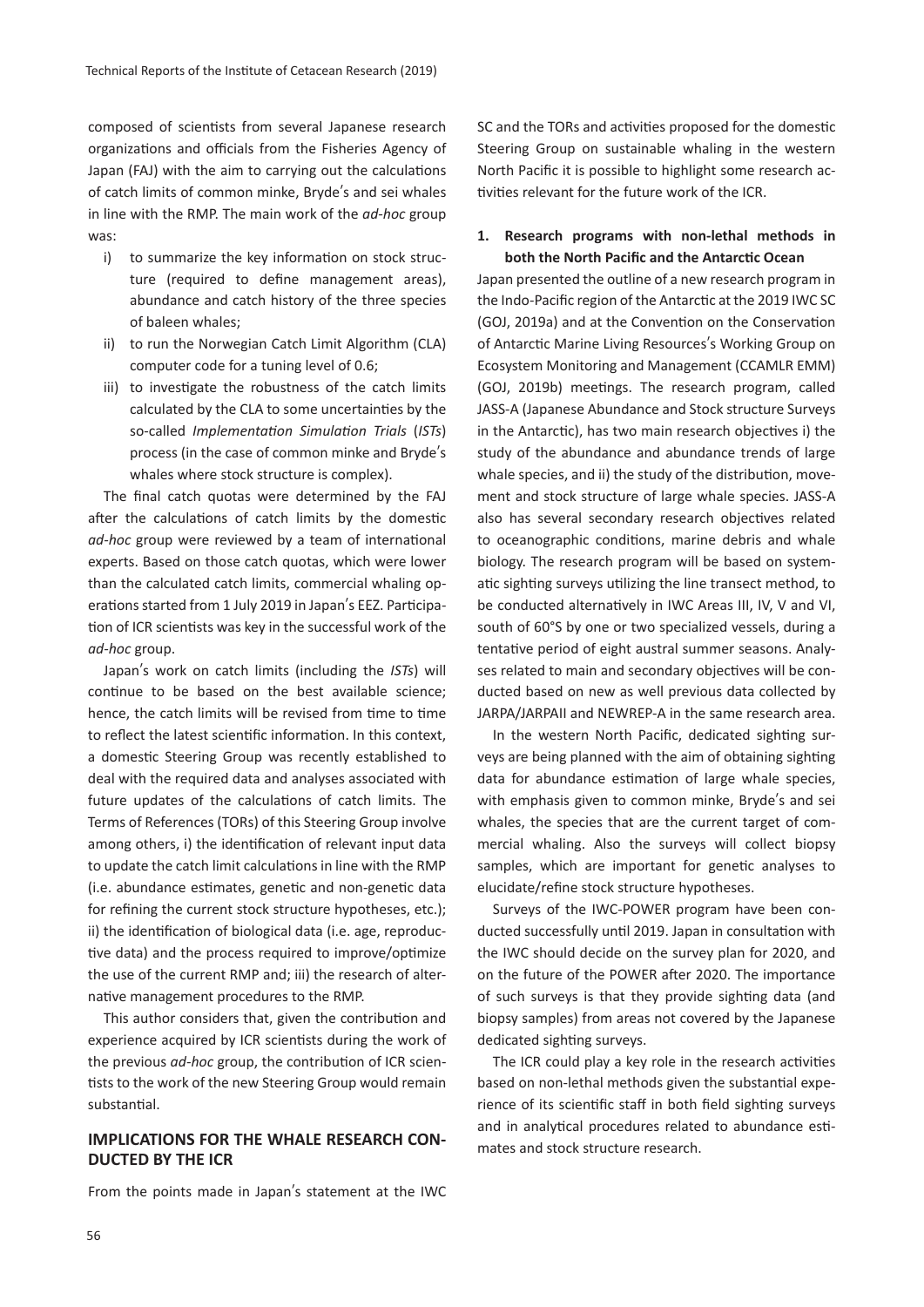## **2. Collection of fisheries-dependent scientific data through commercial whaling**

Japanese scientists have already identified the data and samples to be collected during commercial whaling operations. The data involve data/samples relevant for applying/optimizing the RMP as explained above (genetic samples for stock structure analyses, biological samples for age and reproductive status determination), and other data/samples for more generic use.

As is the case for non-lethal research noted above, ICR scientists also have substantial experience in collecting data and biological samples during past whale research programs under special permit. To keep consistency and the quality of the sampling process, ICR scientists should be involved in sampling during commercial whaling operations in collaboration with scientists from the National Research Institute of Far Seas Fisheries and government inspectors.

## **3. Analyses of data and samples from previous whale research programs under special permit**

In the case of the Antarctic the analyses by JASS-A under its main and secondary objectives will be conducted on pooled data with those data/samples collected by JARPA/ JARPAII and NEWREP-A. The analyses of pooled data will contribute with important information not only for the assessment of several large whale species but also for studies on the ecosystem.

The analyses of samples and data obtained by JARPN, JARPNII and NEWREP-NP in the western North Pacific will be continued, and those analyses should be conducted in conjunction with data and samples collected during commercial whaling operations. In this case emphasis should be given to analyses relevant for assessment and management of common minke, Bryde's and sei whales.

Because the whale research programs under special permit were designed and implemented by the ICR, it is natural to assume that the ICR would play an important role in this particular research activity in the future.

#### **4. DNA registry of large whales**

Given the expertise and accumulated experience, the ICR should continue developing and implementing the DNA registry of large whales for monitoring of the domestic market under the supervision of the FAJ. Technical updates of the registry should be presented by the ICR to the annual meetings of the IWC SC on a voluntary basis.

#### **5. Catch limit calculations for sustainable whaling**

ICR scientists have the potential to contribute to the work

of the Steering Group in areas of their expertise such as, i) the design of dedicated sighting surveys; ii) the estimates of abundance; iii) collection and analyses of genetic samples to refine the information on stock structure of the key species; and iv) running the CLA and designing/ implementing the *ISTs*.

Data accumulated by the ICR through its previous whale research programs are likely to play a key role in the process. Data available involve not only those key for the application of the current RMP (stock structure, abundance, and catch history) but also some biological data such as age and reproductive status, which can be used for the improvement or optimization of the current RMP, and for developing of new catch limit calculation methods.

## **FUTURE RELATIONSHIP BETWEEN JAPAN AND THE IWC SCIENTIFIC COMMITTEE AND OTHER RESEARCH ORGANIZATIONS**

Japan will have observer status for its future participation in the work of the IWC SC. As usual, ICR scientists should continue participating in the annual meetings and intersessional workshops of the IWC SC either as part of Japan's observer delegation or as Invited Participants. Following domestic consultation, ICR scientists may present results of the analyses mentioned above to the annual meetings.

ICR scientists have been engaged in meetings of other international organizations related to the conservation and management of marine living resources i.e. in meetings of the North Atlantic Marine Mammal Commission Scientific Committee (NAMMCO SC), CCAMLR's working groups, North Pacific Marine Science Organization (PICES), etc. Their future participation in these international fora should be encouraged.

#### **CONCLUSION**

The ICR and its scientists can play an important role in the future whale research activities of Japan. The basis for this conclusion are given in the research plans and guidelines outlined at Japan's statement regarding its withdrawal from the IWC, and on the TORs of the recently established Steering Group on sustainable commercial whaling in Japan's EEZ. This conclusion is not surprising given the ICR's substantial accumulated experience of approximately 30 years investigating whales and their ecosystem in both the Antarctic and the western North Pacific. The ICR scientists have the field and analytical expertise (based on lethal and non-lethal methods) to continue responding to biological and ecological ques